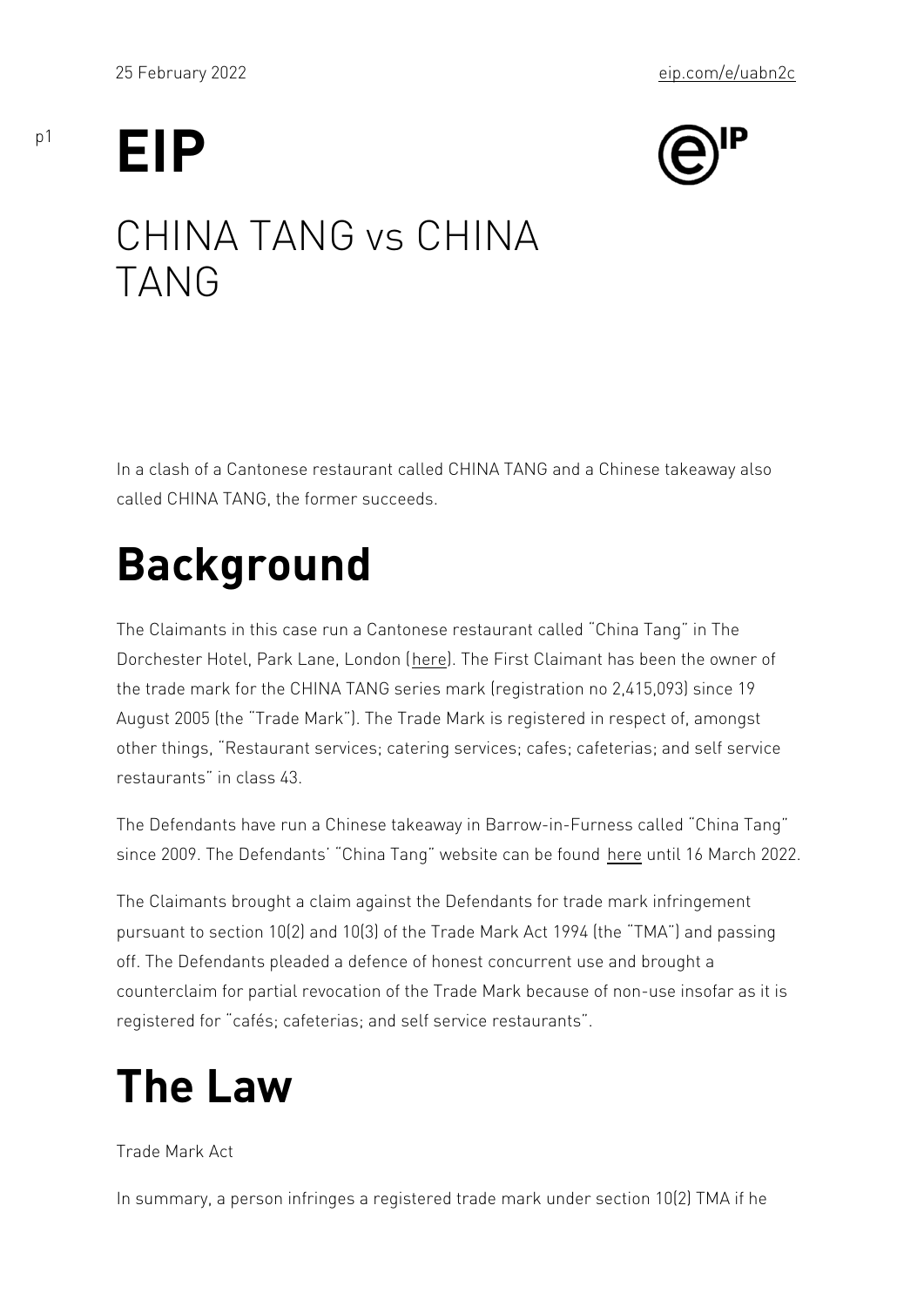uses, in the course of trade, a sign which is identical or similar to the registered trade mark, in relation to goods or services, which are identical or similar to those for which the trade mark is registered and there exists a likelihood of confusion on the part of the public.

Under s.10(3) TMA a person infringes a registered trade mark if he uses in the course of trade a sign which is identical or similar to the trade mark where the trade mark has a reputation in the UK and the use of the sign takes unfair advantage of, or is detrimental to, the distinctive character or repute of the mark.

#### Passing off

There are three elements which must be established to succeed in a claim for passing off:

(1)A goodwill or reputation attached to the goods or services of the claimant;

(2)A misrepresentation by the defendant to the public leading or likely to lead to the public believing that the goods or services offered by the defendant are those of the claimant; and

(3)Damage to the claimant, by reason of the erroneous belief engendered by the defendant's misrepresentation that the source of the defendant's goods or services is the same as the source of those offered by the claimant.

## **Decision**

In summary, the Defendants' counterclaim failed, and the Claimants succeeded in their claim for infringement under s.10(2) TMA (but the claim under s.10(3) TMA and for passing off failed).

#### Counterclaim

His Honour Judge Hacon found that the average consumer would consider both a café and a cafeteria to be a type of restaurant. It therefore followed that deleting either term from the specification of the Trade Mark would by implication limit the scope of "restaurant services" in the specification. Further, in the Judge's view, "restaurant services" was not a broad enough term such that it would be fair to "slice and dice" it into subsets. The term "restaurant services" should be given its full meaning, which includes cafes and cafeterias.

In this case the average consumer was found to be a potential user of restaurant or